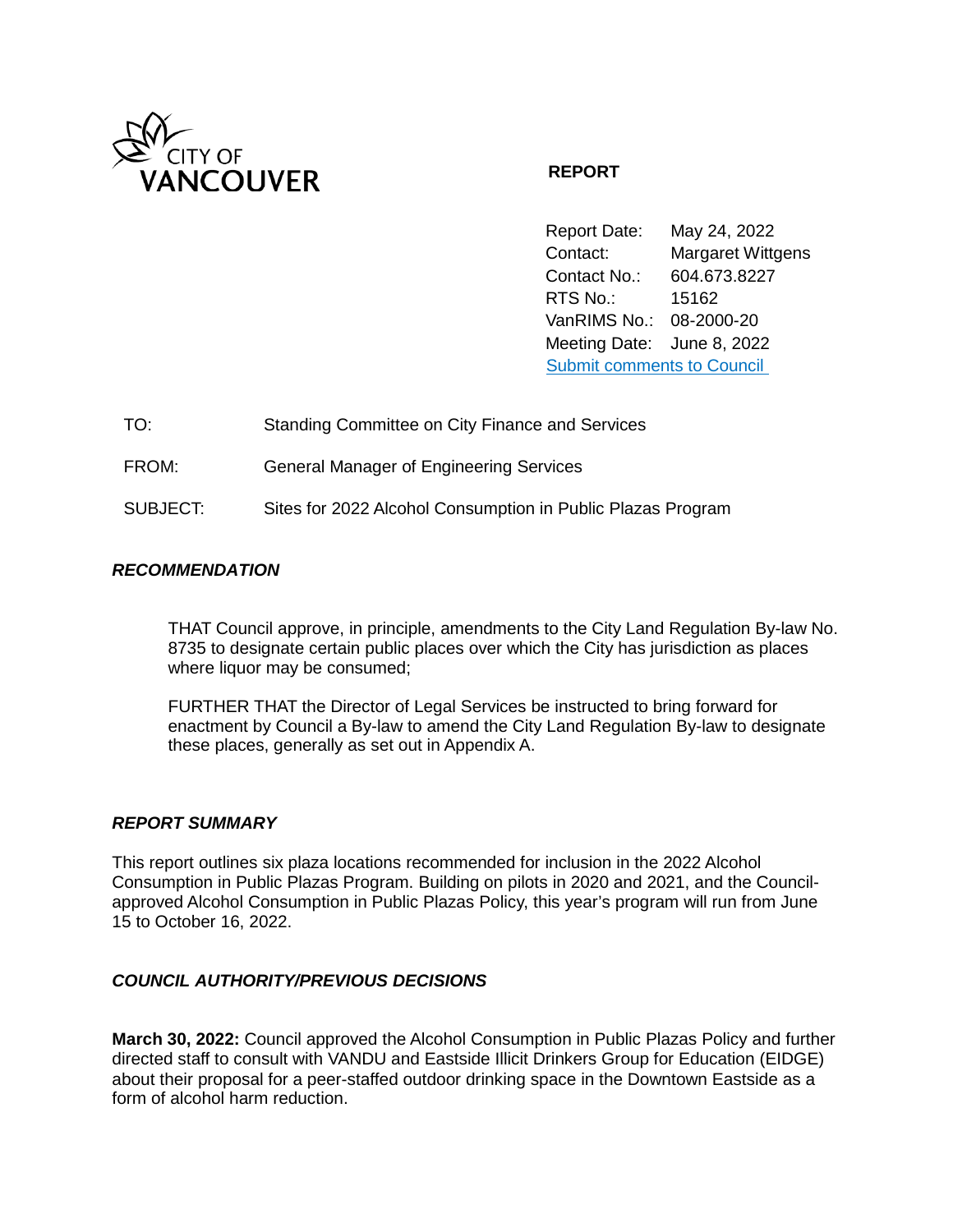**July 6, 2021:** Council approved, in principle, amendments to the City Land Regulation By-law No. 8735 to allow a pilot for liquor consumption in three additional public plazas from July 15 to October 11, 2021, and instructed staff to bring the by-law forward for enactment.

**May 18, 2021:** Council approved, in principle, amendments to the City Land Regulation By-law No. 8735 to allow a pilot for liquor consumption in three public plazas from May 31 to October 11, 2021, and instructed staff to bring the by-law forward for enactment.

**March 30, 2021:** Council directed staff to revisit the 2020 alcohol consumption pilot to consider timely reactivation of last summer's pilot plazas, and add any new locations that might equitably support local food and drink services that cannot otherwise provide patio spaces, as well as safe social gathering for Vancouverites.

**July 29, 2020:** Council approved, in principle, amendments to the City Land Regulation By-law No. 8735 to allow a pilot for liquor consumption in four public plazas, and instructed staff to bring the by-law forward for enactment. Staff were also directed to report back in Q2 2021 on the feasibility of enabling licensed restaurants to allow patrons to consume an alcoholic beverage while waiting for a table adjacent to the food establishment.

**June 23, 2020**: Council directed staff to prepare a by-law pursuant to Section 73 subsections (2), (3) and (4) of the Liquor Control and Licensing Act, to allow a pilot for liquor consumption in select public places under jurisdiction of the City. Staff were directed to create limited spaces for responsible consumption of alcohol in public, and to consult with VPD, VCH, internal stakeholders, local Business Improvement Associations and businesses, to recommend appropriate locations and hours for consumption of alcohol in specified public spaces.

## *CITY MANAGER'S/GENERAL MANAGER'S COMMENTS*

The City Manager recommends approval of the foregoing.

### *REPORT*

### *Background/Context*

#### Proposed 2022 Locations

Following Council approval of the Alcohol Consumption in Public Plazas policy, staff requested proposals from existing plaza partners via an 'Expression of Interest' process. Proposed sites were evaluated against partner and locational criteria established in the policy. The sites were also shared with VPD and VCH for review, and no concerns were expressed. Six sites are being brought forward for Council's consideration, including one new site (Main & 21<sup>st</sup> Plaza) and five sites returning from previous pilot seasons.

Recommended sites:

• Main & 21st Plaza Location West block of E 21st Ave. at Main St. Partners: Coco et Olive café, Little Mountain Neighbourhood House, residents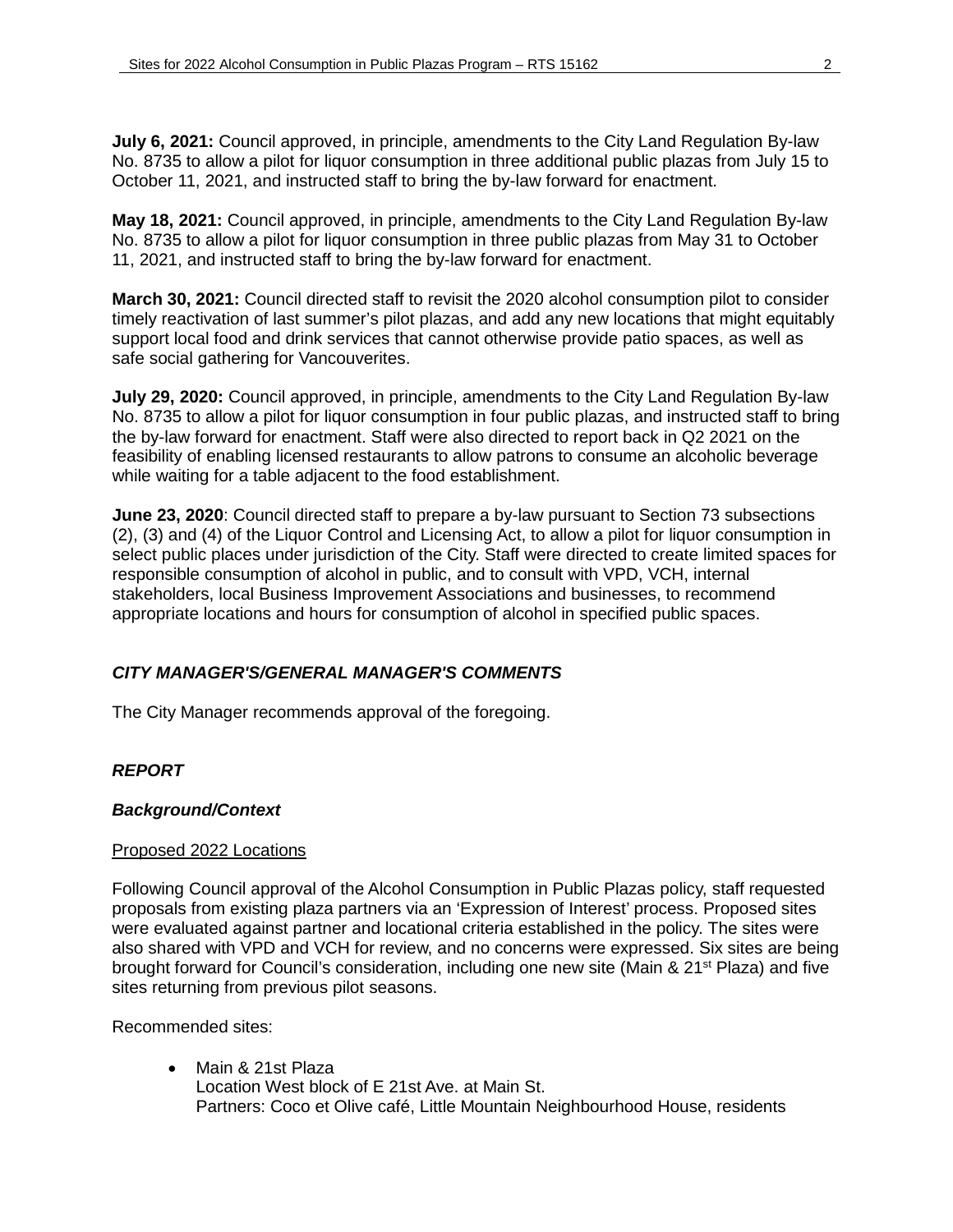- Cambie & 17th Plaza Location: East block of W 17th Ave. at Cambie St. Partner: Cambie Village Business Association (CVBA)
- Granville & 13th Plaza Location: West block of W 13th Ave. at Granville St. Partner: South Granville Business Improvement Association (SGBIA)
- Granville & 14th Plaza Location: East block of W 14th Ave. at Granville St. Partner: South Granville Business Improvement Association (SGBIA)
- Maple & 4th Plaza Location: South block of Maple St. at W 4th Ave. Partner: Kitsilano West 4th Avenue Business Improvement Association
- Lot 19 Plaza Location: 855 W Hastings St. Partner: Downtown Vancouver Business Improvement Association (DVBIA) (supported by EasyPark)

See the draft by-law in Appendix A for maps of locations and designated areas at each plaza. The program is proposed to run from 11am to 9pm daily between June 15 and October 16, 2022. Staff will continue to work closely with plaza partners to ensure sites remain safe, welcoming, and well maintained, and will engage with other stakeholders including VPD and VCH as relevant.

### *Public Input*

Staff collected considerable public and stakeholder feedback through the 2020 and 2021 pilots that informed this continued program. Should the sites be supported by Council, staff will have regular communication with partners and will track all related public and stakeholder feedback for the program duration. This feedback will be used to inform implementation of the program in future years.

### *Financial*

City costs for implementation of needed infrastructure such as portable washrooms, program signage, and other site specific needs will be managed within existing Engineering budgets. The 2022 program is estimated to cost up to approximately \$10,000 for the duration of the program. These costs do not include staff time.

#### *Legal*

Section 73 of the Liquor Control and Licensing Act (BC) gives the City the authority to designate, by by-law, public places as places where liquor may be consumed, subject to certain requirements as set out in the Act and the Liquor Control and Licensing Regulation.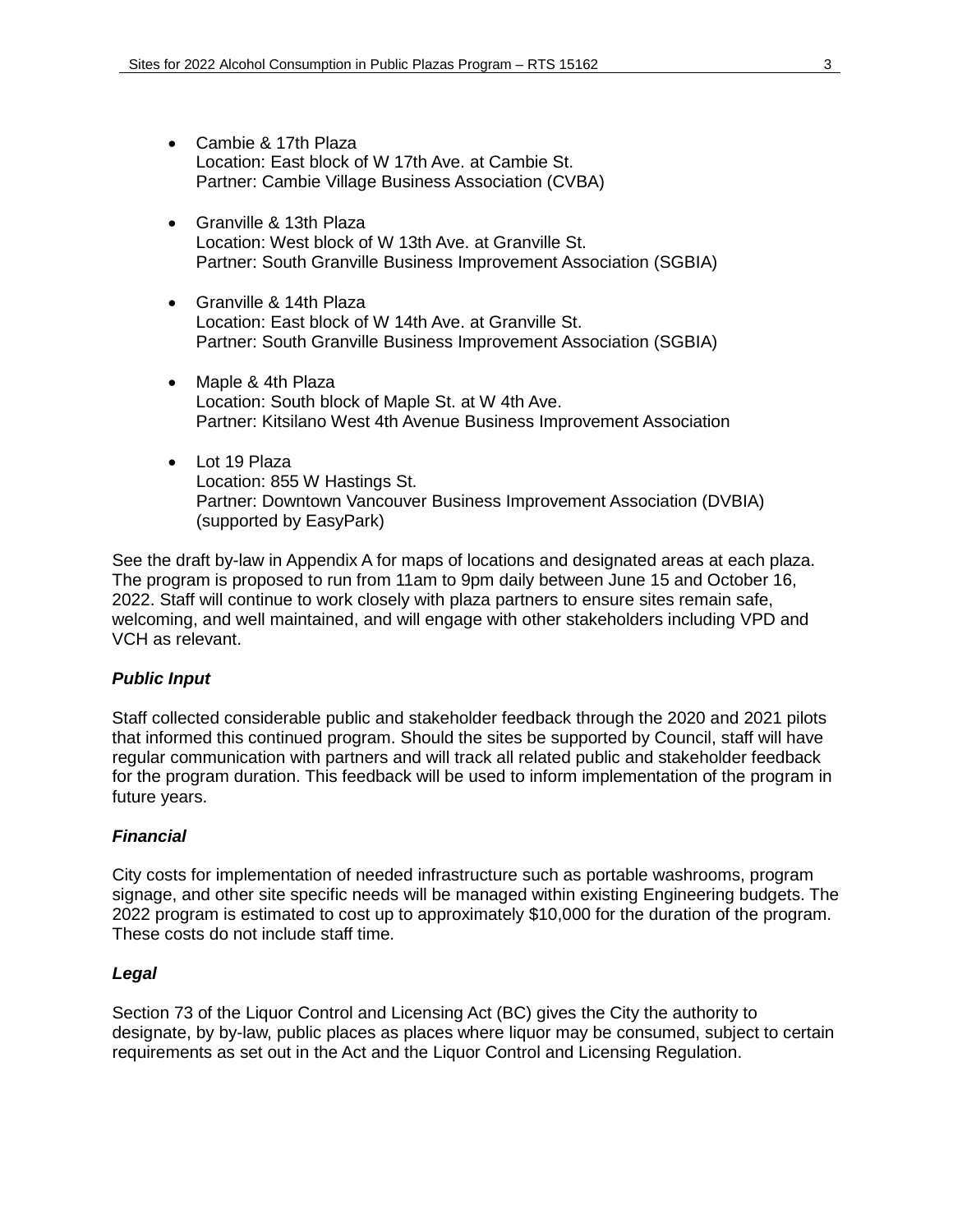#### *CONCLUSION*

The Alcohol Consumption in Public Plazas Program builds on the success of two pilot seasons. Through the implementation of these recommendations for 2022, the City will temporarily allow public drinking in six designated plazas that will be managed in close collaboration with partners and other key stakeholders.

\* \* \* \* \*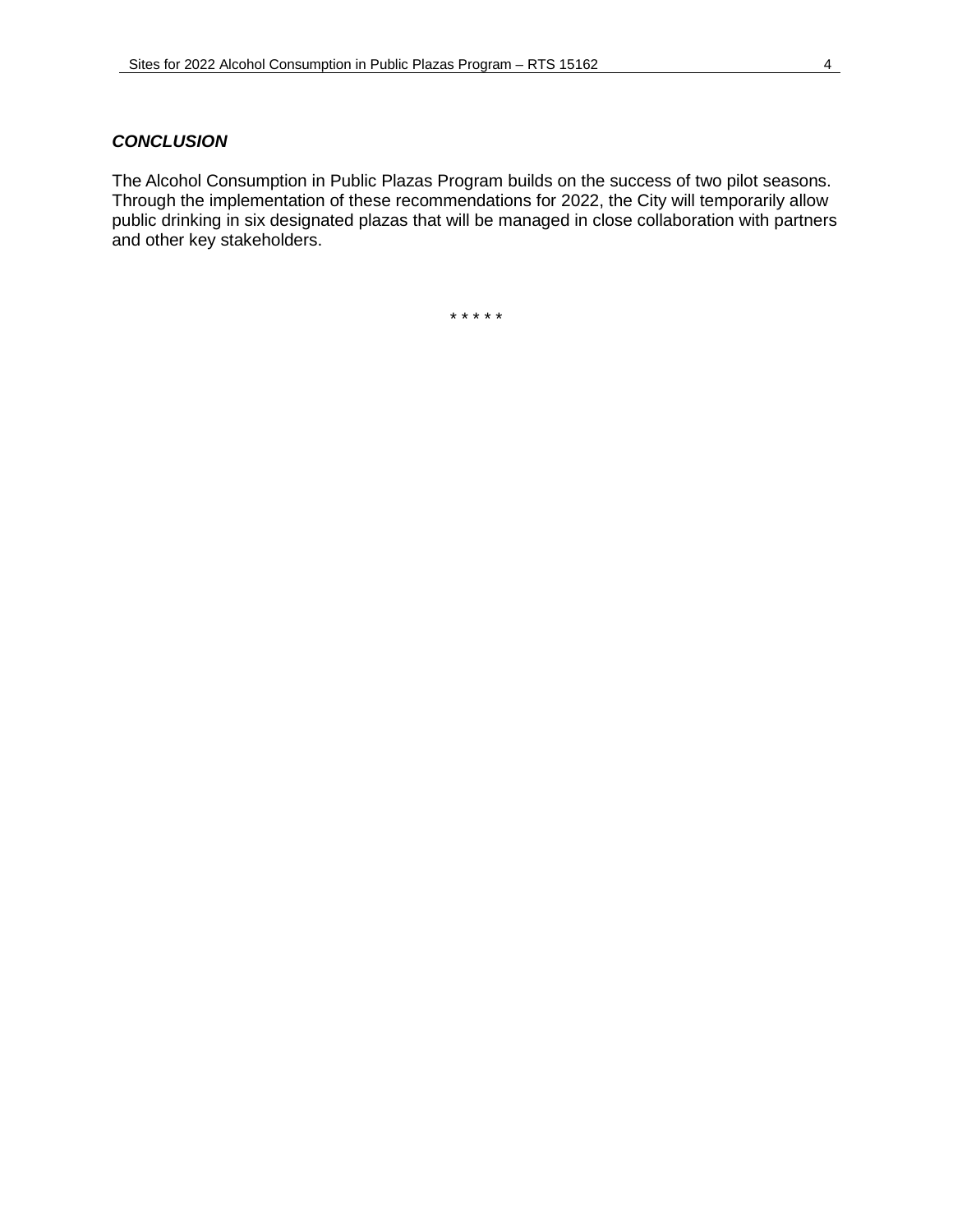#### **DRAFT By-law to amend the City Land Regulation By-law No. 8735 Regarding Consumption of Liquor on City Land (2022)**

*Note: A By-law will be prepared generally in accordance with the provisions listed below, subject to change and refinement prior to posting.*

- 1. This By-law amends the indicated provisions of the City Land Regulation By-law.
- 2. Council strikes out sections 4B and 4C and substitutes the following:
	- "4B. The city land or parts thereof listed in Schedule 1 of this By-law, the boundaries of which will be identified by signs posted in accordance with this By-law, are hereby designated as places where liquor may be consumed.
	- 4C. Liquor may be consumed on city land:
		- (a) in those areas designated as places where liquor may be consumed under section 4B of this by-law;
		- (b) from June 15, 2022 to October 16, 2022, except that in designated area 1, liquor may be consumed from June 8, 2021 to March 31, 2024; and
		- (c) between the hours of 11:00 am and 9:00 pm, except that in designated area 1, liquor may be consumed between the hours of 9:30 am and 4:30 pm.".

3. Council strikes out Schedule 1 and substitutes a new Schedule 1 as attached to this bylaw as Appendix A.

4. A decision by a court that any part of this By-law is illegal, void, or unenforceable severs that part from this By-law, and is not to affect the balance of this By-law.

5. This By-law is to come into force and take effect on the date of its enactment.

ENACTED by Council this day of the control of the control of the control of the control of the control of the control of the control of the control of the control of the control of the control of the control of the control

Mayor

\_\_\_\_\_\_\_\_\_\_\_\_\_\_\_\_\_\_\_\_\_\_\_\_\_\_\_\_\_\_\_\_\_\_\_\_

\_\_\_\_\_\_\_\_\_\_\_\_\_\_\_\_\_\_\_\_\_\_\_\_\_\_\_\_\_\_\_\_\_\_\_\_

City Clerk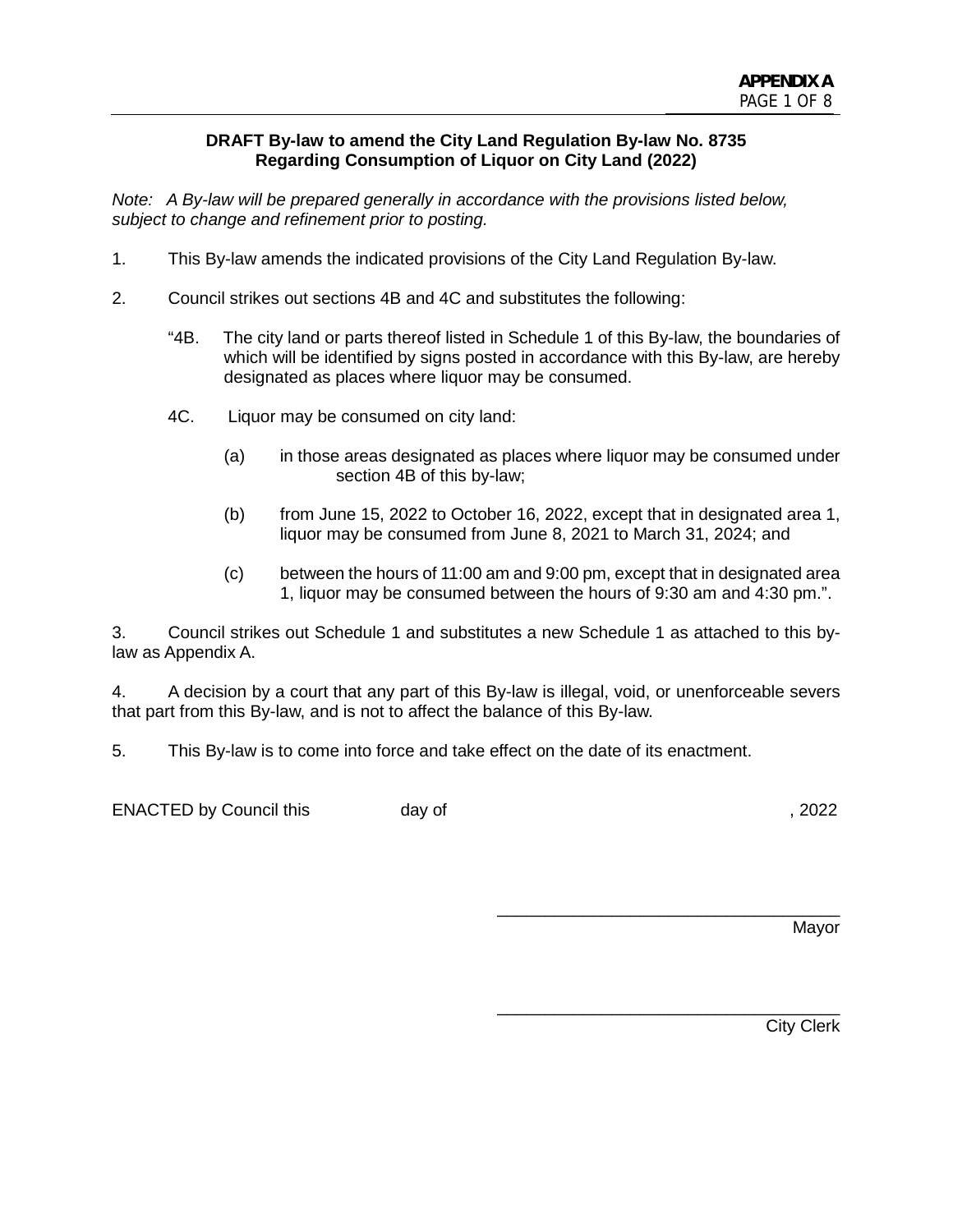## [**APPENDIX A**]

 Schedule I City Land Where Liquor May be Consumed

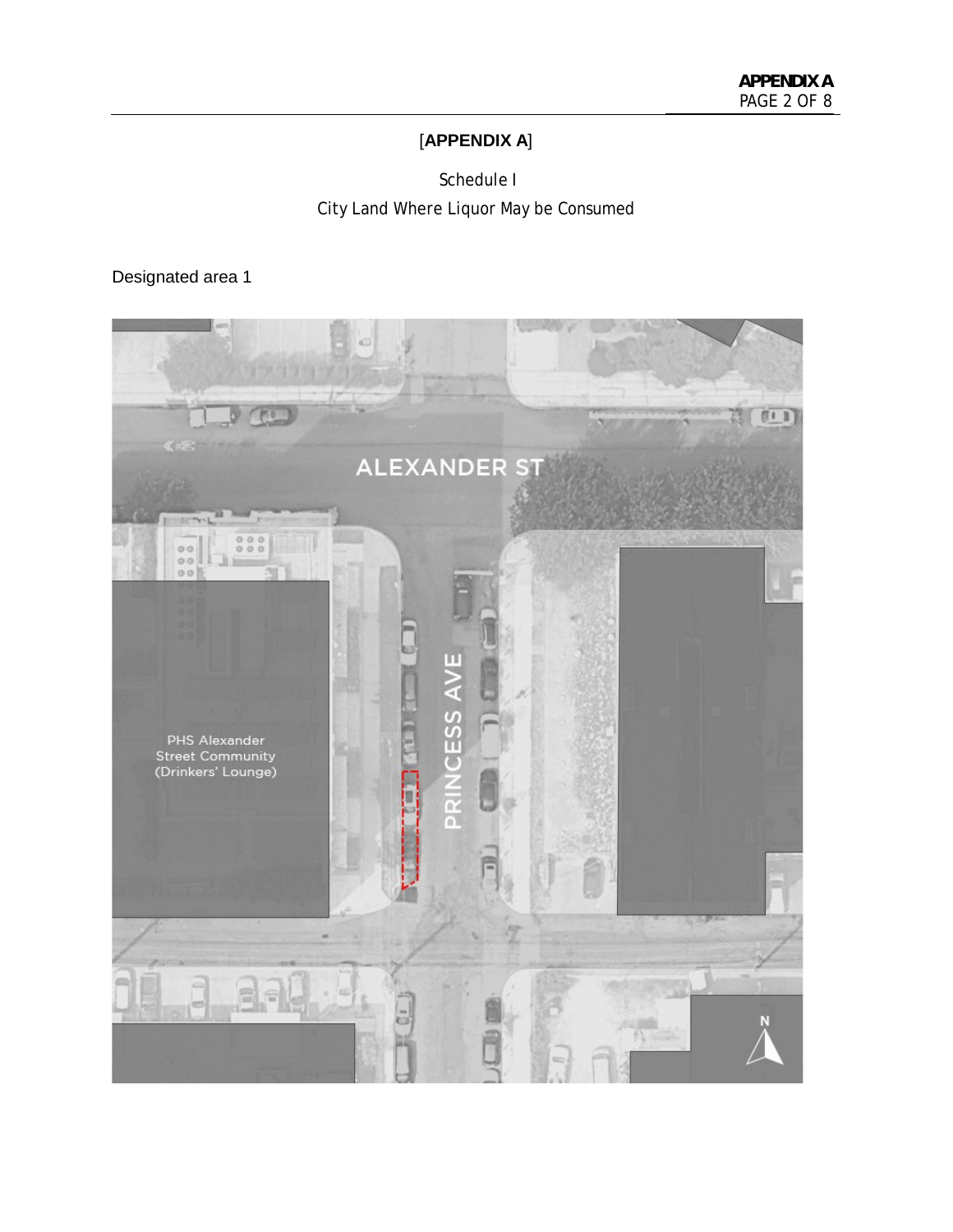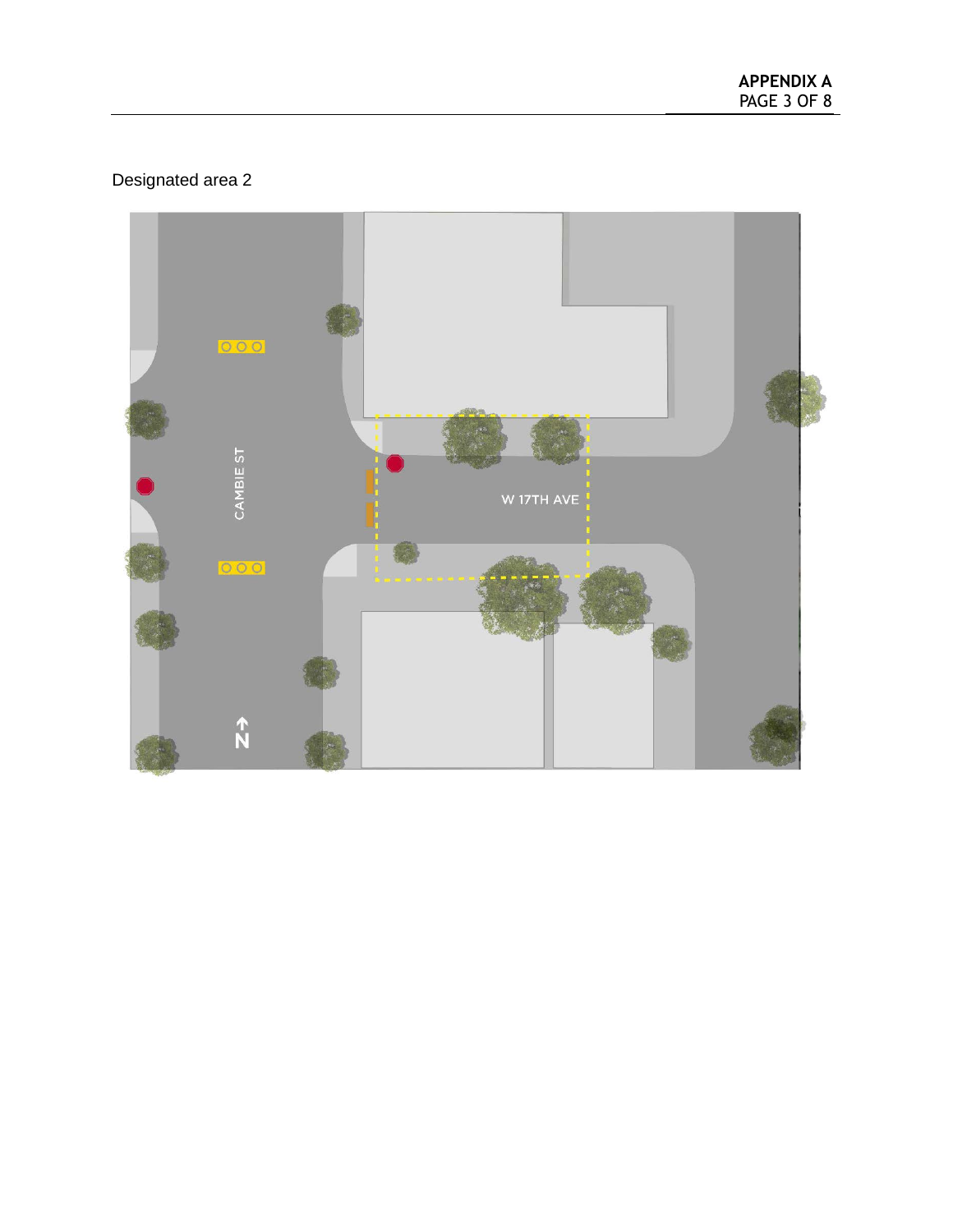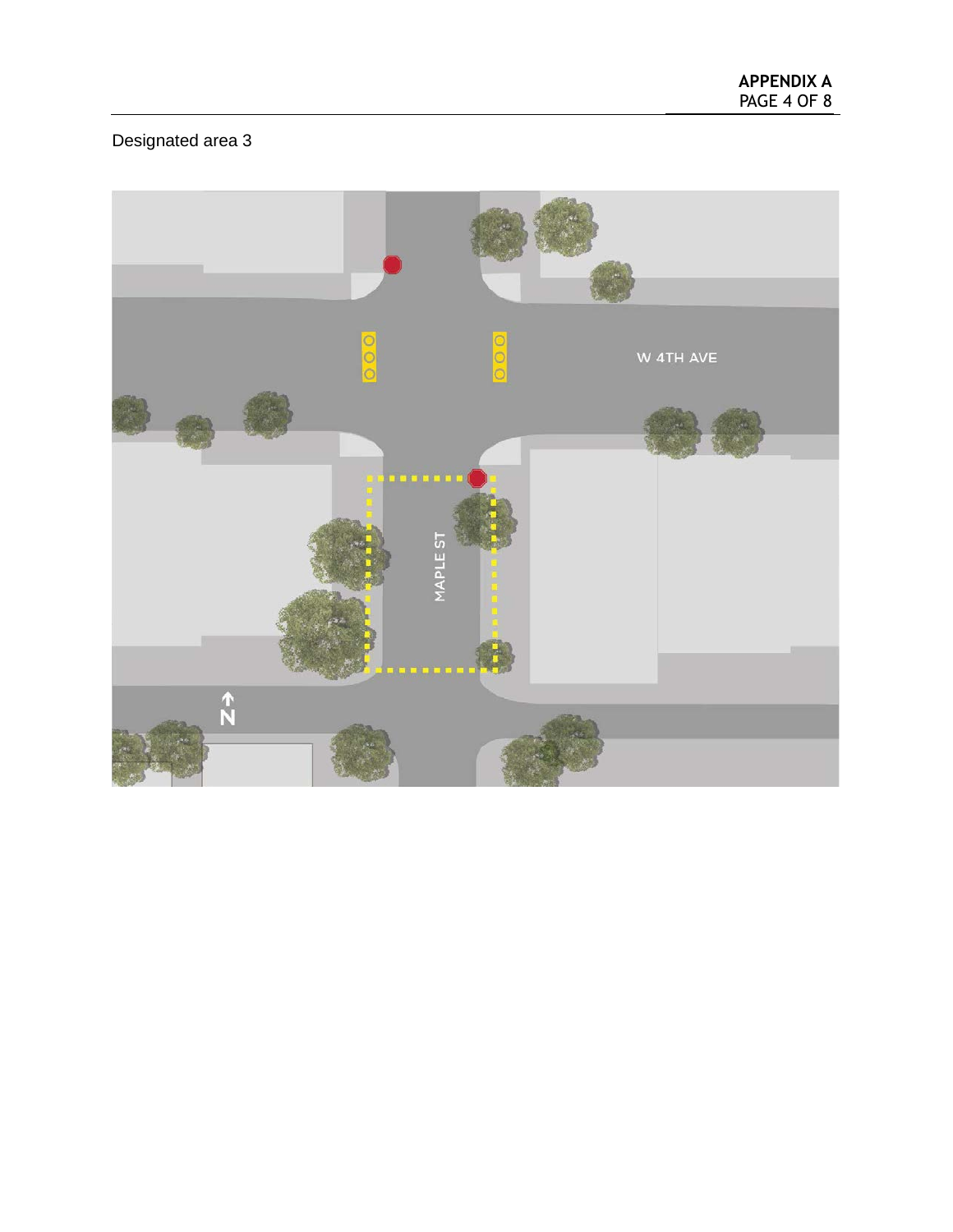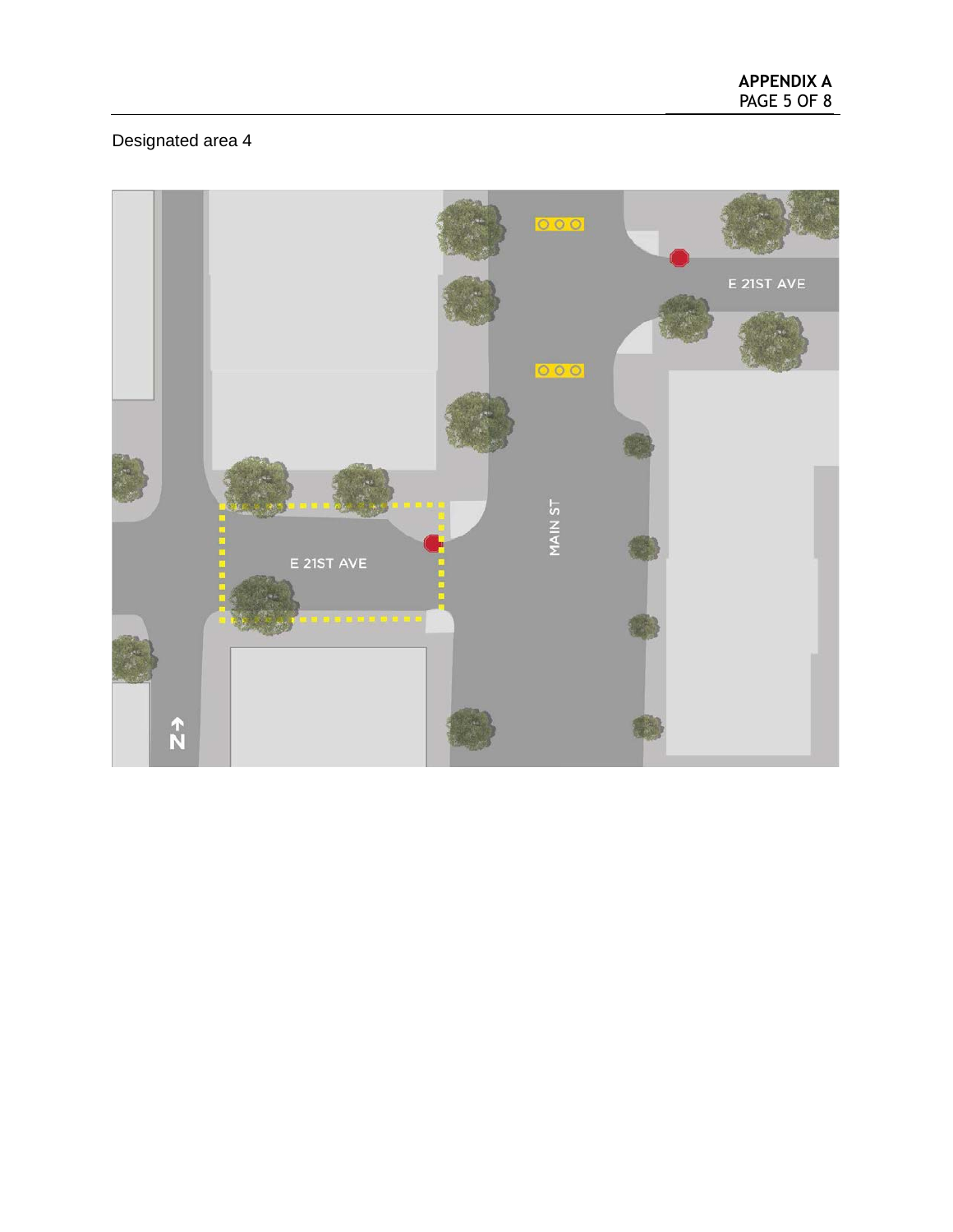**APPENDIX A** PAGE 6 OF 8

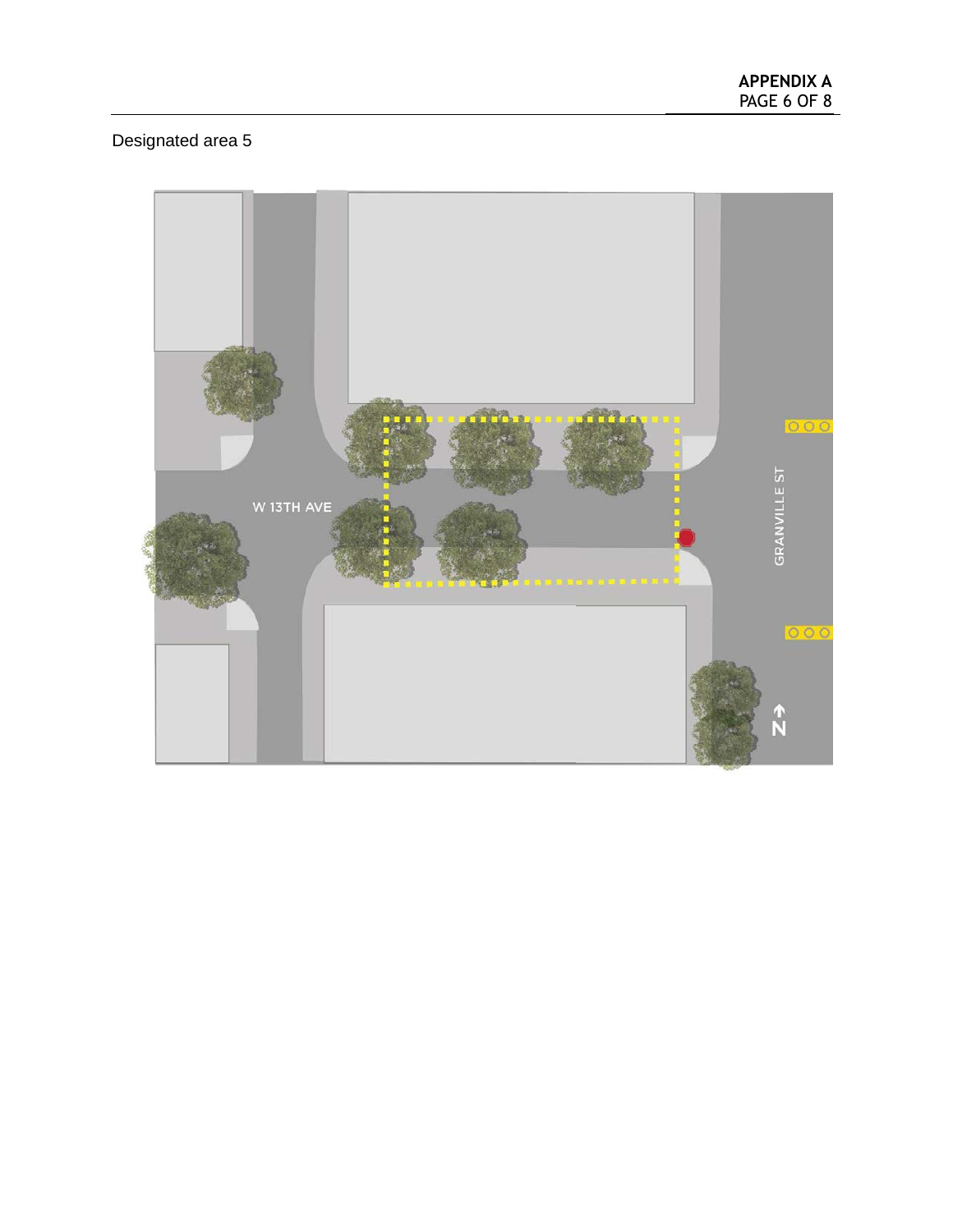**APPENDIX A** PAGE 7 OF 8